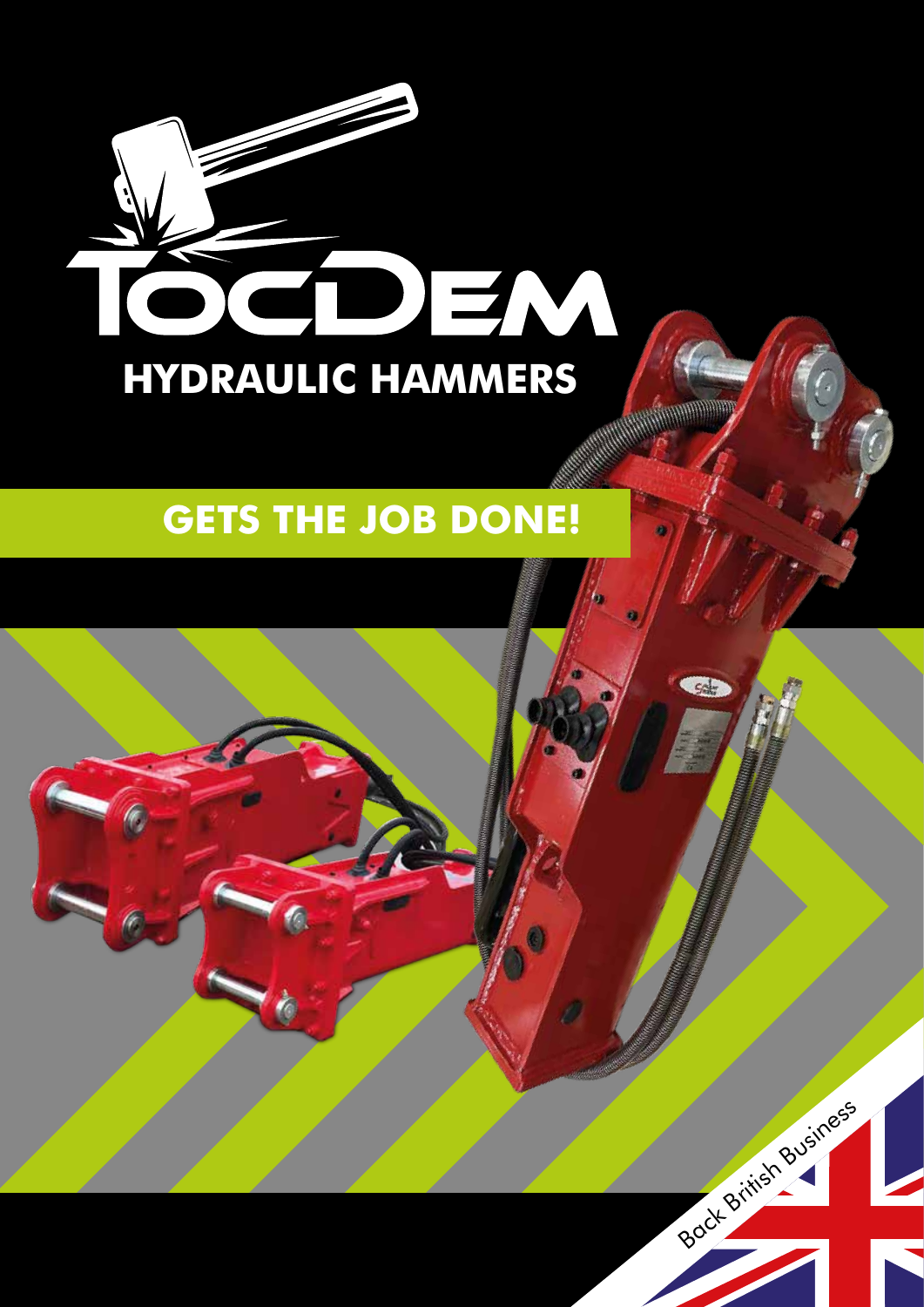#### **Unique Valve Design**

Easy maintenance. It lessens pressure fluctuation, and therefore any potential damage to the machine driving it.

#### **Accumulator**

The accumulator compensates for and any high pressure surges in the hydraulic circuit.

**Tool Bush**

#### **High Quality Work Tool**

Manufactured from high grade steel & heat treated for performance. Moil point & chisels are available.

#### **Piston Stroke**

The piston is manufactured from heat treated high grade steel and has a long stroke which minimises recoil.

#### **Fully Sealed Enclosure**

High quality heat treated fully enclosed welded body to reduce noise & increase lifespan.

#### **Ease Of Maintenance**

With fewer components, ample space & high quality components maintenance is both quick & easy.

### **Front Head**

The front head prevents the whole Hammer taking each blow. The body is also hardened & heat treated ensuring a longer life.

# **GETS DONE!**



# TocDem **HAMMER** Detail

| <b>WORKING CAPACITY</b><br>(8hr/day) |      |     |     |     |     | Non-reinforced concrete (t:30cm)<br>Reinforced concrete (t:30cm)<br>Hard rock |     |     |     |     |        |  |
|--------------------------------------|------|-----|-----|-----|-----|-------------------------------------------------------------------------------|-----|-----|-----|-----|--------|--|
| TEB02                                |      |     |     |     |     |                                                                               |     |     |     |     |        |  |
| TEB04                                |      |     |     |     |     |                                                                               |     |     |     |     |        |  |
| TEB05                                |      |     |     |     |     |                                                                               |     |     |     |     |        |  |
| CJB06                                |      |     |     |     |     |                                                                               |     |     |     |     |        |  |
| CJB08                                |      |     |     |     |     |                                                                               |     |     |     |     |        |  |
| CJB10                                |      |     |     |     |     |                                                                               |     |     |     |     |        |  |
| <b>TEB12</b>                         |      |     |     |     |     |                                                                               |     |     |     |     |        |  |
|                                      | 5 50 | 100 | 200 | 300 | 400 | 500                                                                           | 600 | 700 | 800 | 900 | 1000m3 |  |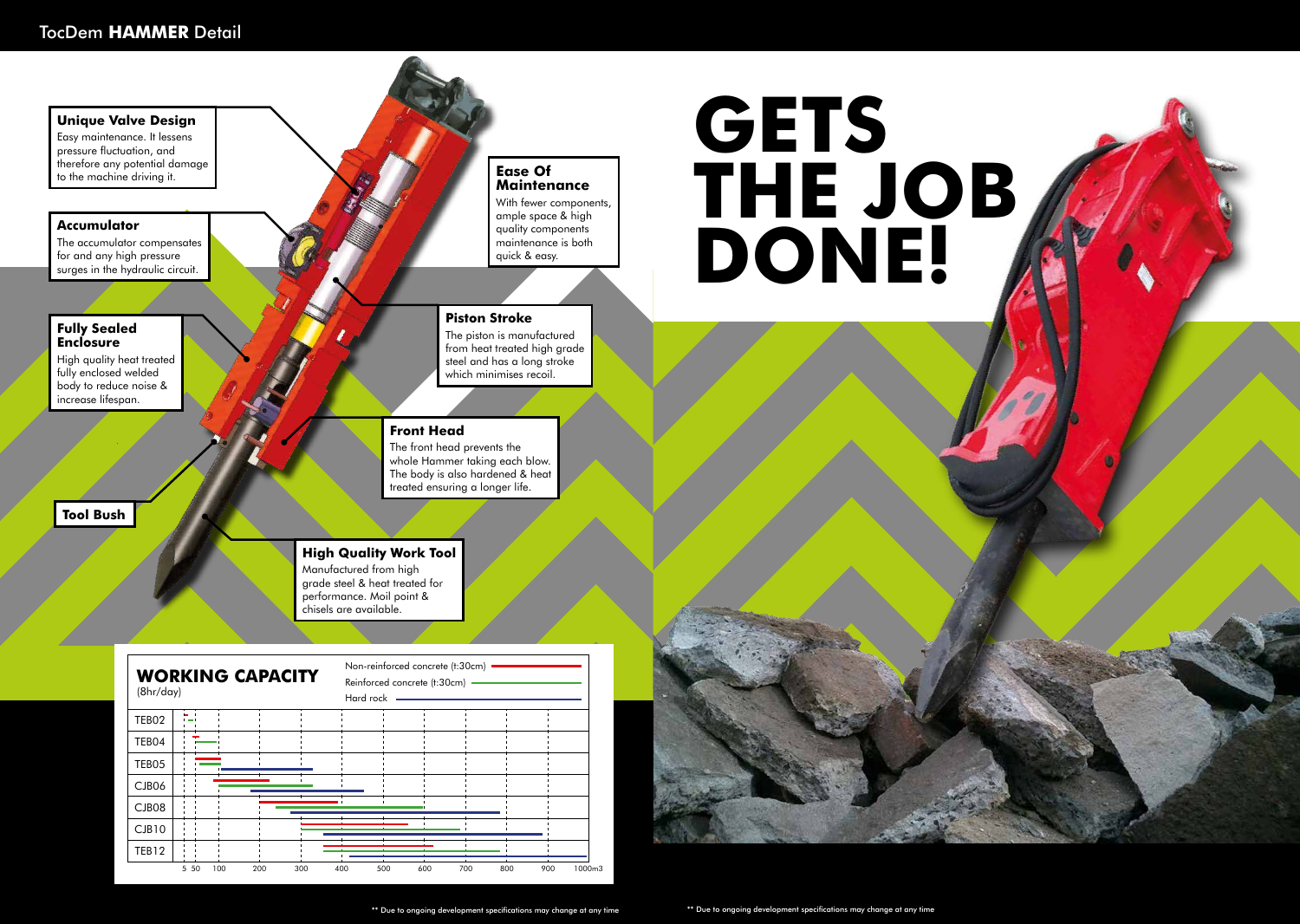All CJ JH Plant & Tools TocDem Hydraulic Hammers are designed using the latest technology, advances in engineering & to the very highest specification. These units are able to easily cope with the demands of any Demolition, Mining, Construction or Utility site.

- 2 Points / Chisels
- Head Bracket
- 2 Head Bracket Pins
- 2 Hydraulic Hoses & Couplings
- Tool Box
- Gas Bottle
- Instruction Manual
- Parts Manual
- **CE Certificate Of Conformity**

| Every TocDem Hammer is supplied with: |  |  |  |  |
|---------------------------------------|--|--|--|--|
|---------------------------------------|--|--|--|--|

# Excellent BPM Impact Rate – Increasing efficiency

TocDem Hammers give a severe and deep impact, coupled with a fast and efficient BPM "Blows Per Minute". When put up against the competition the TocDem Hammer outperforms by virtue of its unique design & therefore saves you time and money.

## Energy Class

TocDem Hammers range from 121ft lb / 165 Joules through to a powerful and substantial 8850 ft lb / 12000 Joules.

# Quality Control, Research & Development

As a service business as well as a manufacturer CJ JH Plant & Tools appreciate the need for quality control. A number of rigorous pre delivery inspections and test are carried out before any Hammer is supplied. As well as this CJ JH Plant & Tools are always evaluation current technology & latest techniques in an effort to constantly improve the product range.

# Technical, Customer & After Sales Support

A key feature of CJ JH Plant & Tools is always "standing behind" and supporting any product we sell. With this in mind we always stock a full range of all spares for TocDem Hammers available for immediate delivery and are always available to give technical advice & support on the range.

| <b>Hydraulic Breaker</b>  |            |                 |                 |                 |                   |                   |                   |                   |                   |                    |
|---------------------------|------------|-----------------|-----------------|-----------------|-------------------|-------------------|-------------------|-------------------|-------------------|--------------------|
| Model Number              |            | <b>TEB 00</b>   | <b>TEB 01</b>   | <b>TEB 02</b>   | TEB <sub>04</sub> | <b>TEB 05</b>     | <b>TEB 06</b>     | <b>TEB 08</b>     | <b>TEB 10</b>     | <b>TEB 12</b>      |
| Suitable Excavator        | tonne      | $0.8 - 1.6$     | $1.2 - 3.0$     | $2.0 - 4.0$     | $4.0 - 7.0$       | $8.0 - 10.0$      | $11.0 - 18.0$     | 19-26             | 28-40             | 40-55              |
| Suitable Excavator        | lbs        | 1760 - 3520 lbs | 2600 - 6600 lbs | 4400 - 8800 lbs | 8800 - 15400 lbs  | 7,600 - 22000 lbs | 24200 - 39600 lbs | 41800 - 57200 lbs | 61600 - 88000 lbs | 88000 - 121000 lbs |
| <b>Chisel Diameter</b>    | mm         | 40              | 45              | 53              | 75                | 85                | 100               | 140               | 155               | 175                |
| <b>Total Weight</b>       | kg         | 90              | 125             | 180             | 421               | 577               | 973               | 1989              | 2950              | 4210               |
| Total Weight Ibs          | lbs        | 198             | 275             | 396             | 926.2             | 1269.4            | 2140.6            | 4375.8            | 6490              | 9262               |
| Overall Length            | mm         | 983             | 1100            | 1100            | 1528              | 1920              | 2260              | 2810              | 3152              | 3400               |
| <b>Operating Pressure</b> | kg/cm2     | 90-120          | 90-120          | 90-120          | 110-160           | 120-170           | 150-170           | 160-180           | 160-180           | 160-180            |
| Oil Flow                  | 1/min      | $15 - 25$       | $15 - 25$       | $15 - 25$       | $30 - 45$         | 45-85             | 80-120            | 130-170           | 170-220           | 210-290            |
| Impact Rate               | <b>BPM</b> | 800-1400        | 700-1200        | 700-1200        | 500-800           | 400-700           | 400-700           | 400-600           | 250-400           | 200-350            |
| <b>Energy Class</b>       | ft Ib      | 150             | 250             | 650             | 1000              | 1500              | 4000              | 6000              | 8000              | 10000              |
| <b>Hose Diameter</b>      | inch       | 1/2"            | $1/2$ "         | $1/2$ "         | $1/2$ "           | 3/4"              | 3/4"              | 1"                | 1"                | 1.25"              |